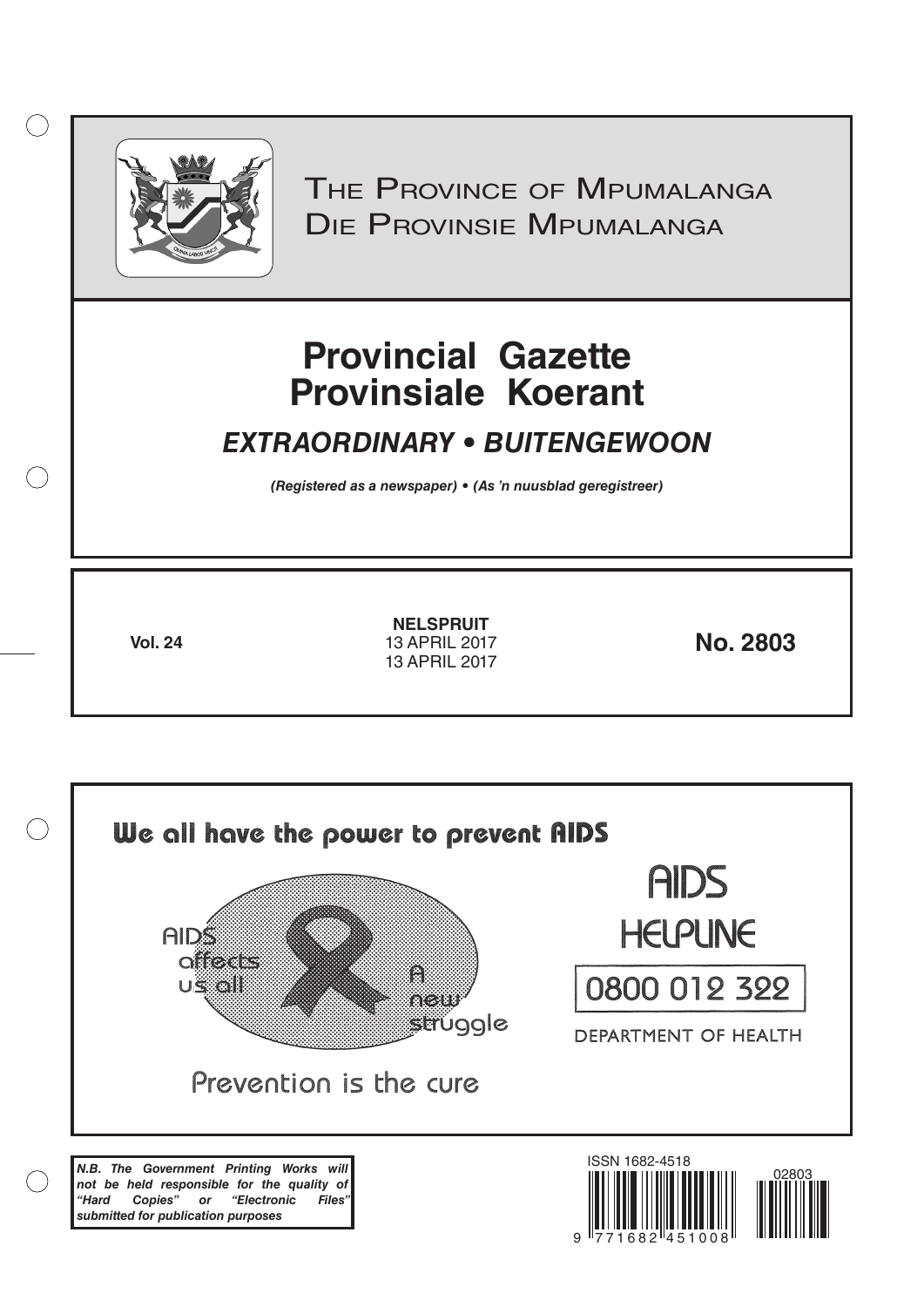## **IMPORTANT NOTICE:**

**The GovernmenT PrinTinG Works Will noT be held resPonsible for any errors ThaT miGhT occur due To The submission of incomPleTe / incorrecT / illeGible coPy.**

**no fuTure queries Will be handled in connecTion WiTh The above.**

#### **CONTENTS**

|    |                                                       | Gazette | Page |
|----|-------------------------------------------------------|---------|------|
|    |                                                       | No.     | No.  |
|    | <b>PROVINCIAL NOTICES • PROVINSIALE KENNISGEWINGS</b> |         |      |
| 34 |                                                       | 2803    |      |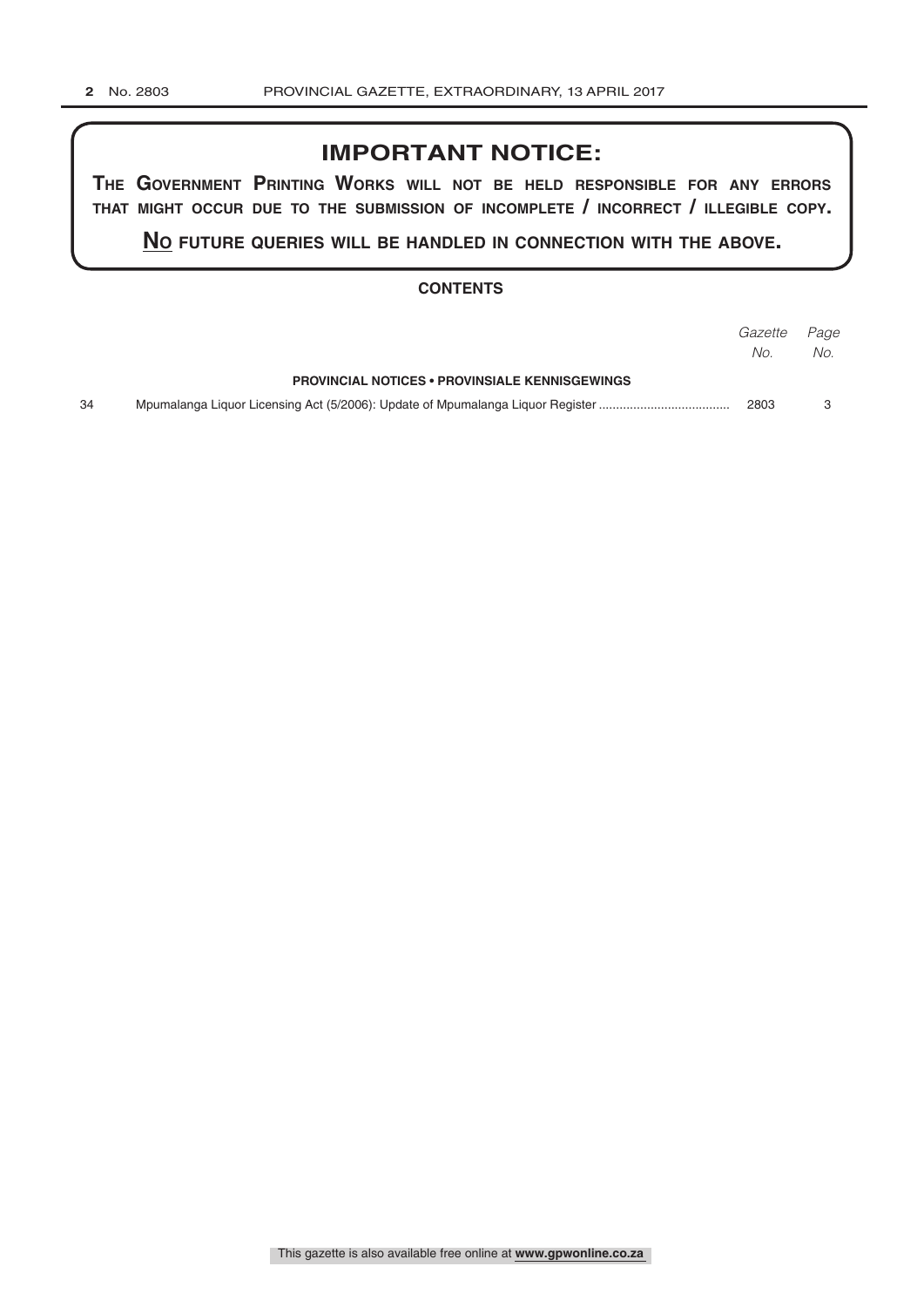## Provincial Notices • Provinsiale Kennisgewings

#### **PROVINCIAL NOTICE 34 OF 2017**



## **SUBJECT: UPDATE OF MPUMALANGA LIQUOR REGISTER**

This notice serves to provide all licensed liquor traders and those who have applied for licences to become liquor traders, with an opportunity to update their details with the Mpumalanga Liquor Authority (MLA), to ensure that their licences and applications are validated and that they are appropriately registered, as required in terms of the Mpumalanga Liquor Licensing Act, 2006 (Act 5 of 2006). This notice is applicable to the following persons:

- 1. Existing holders of valid liquor licences (retail or micro-manufacturing, as per section 33 of the Mpumalanga Liquor Licensing Act);
- 2. Liquor traders who either omitted to renew their licences;
- 3. Liquor traders who have applied for renewal of their license but are still awaiting their renewed licence certificates; and
- 4. All persons who have applied for new liquor licences.

The required information must be provided on the relevant template which is available on the following website: http://mpla.org.za. Alternatively, the said template can be completed at the offices of the Mpumalanga Gambling Board at MGB Building, First Avenue, White River.

The above information must be provided on or before 30 April 2017. Any queries regarding this matter can be directed to the Acting Chief Executive Officer in writing to ceo@mgb.org.za.

We urge all our licensees and applicants to complete the template as this will assist the MLA to improve our service delivery and turnaround time on all liquor licence applications and renewals.

## **Issued by: BHEKI MLAMBO Acting Chief Executive Officer Date: 31 March 2017**

A Public Entity of the Department of